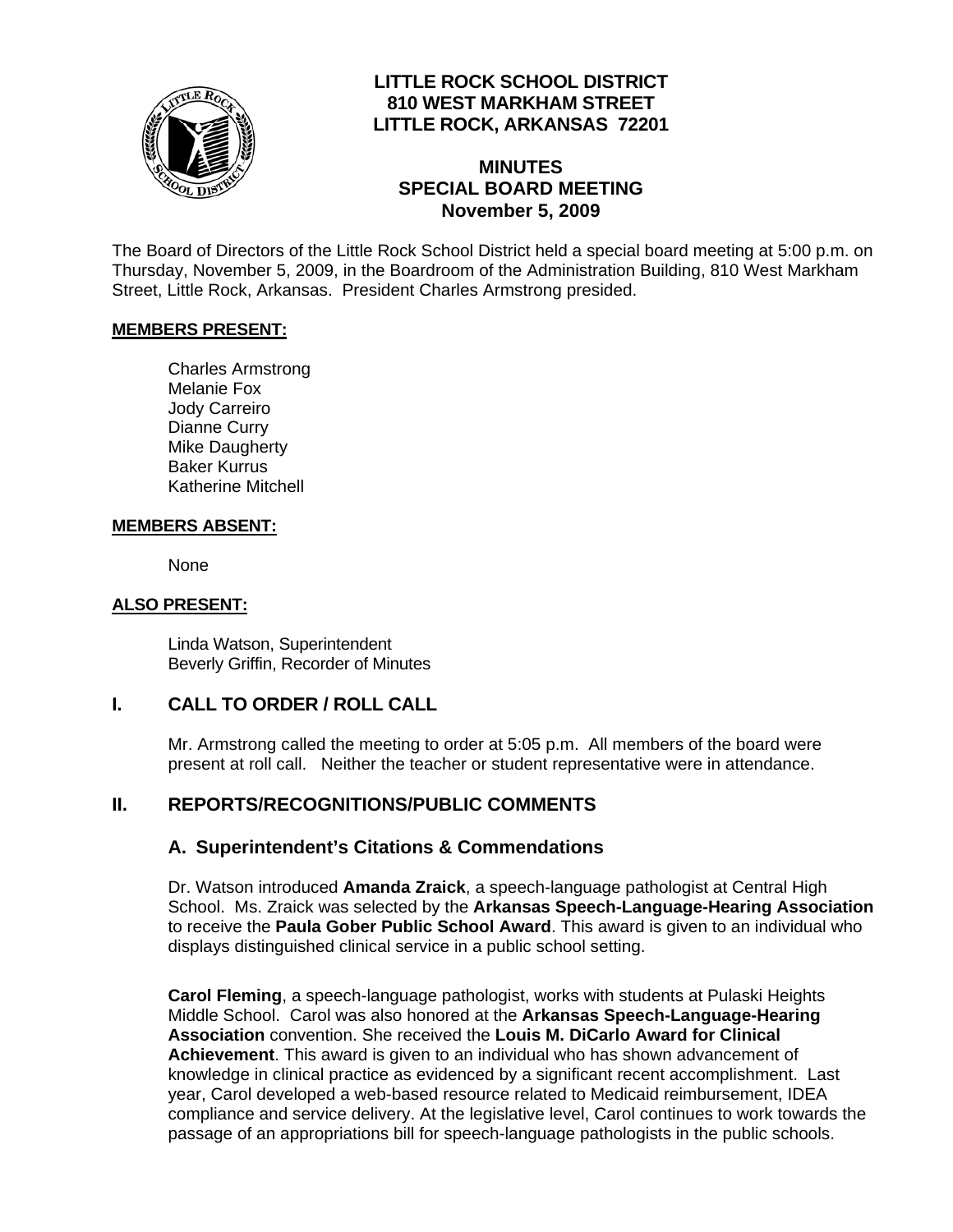Special Board Meeting November 5, 2009 Page 2

> It was noted that Carol Fleming will be the 2010 **President-elect** of the **Council for State Speech and Hearing Association Presidents**. She also has been appointed to the **School Finance Committee** of the **American Speech-Language-Hearing Association** for a twoyear term.

> **Connor Thompson** of Parkview Magnet High School was one of three LRSD students named as winners of the **NCTE Achievement Award in Writing**. Connor was among only 544 high school seniors selected this year by the **National Council of Teachers of English** to receive this very prestigious award which honors the best student writers in the country. The two other recipients, **Jessica Riddick** and **Neelam Vyas** from Central High School, were present at the October board meeting.

### **IV. Partners in Education**

Debbie Milam presented five new school / business partnerships for the board's consideration and approval.

**Baseline Elementary School**, represented by *Eleanor Cox* in partnership with **Quail Valley Apartments**, represented by *Kathy Lawson*

**McDermott Elementary School,** represented by *Teresa Richardson*, in partnership with **Fellowship Bible Church**, represented by *Reggie Wright* **The Church at Rock Creek**, represented by *Charles Hart*  **Redeemer Community Church**, not represented but certificates accepted by Principal Richardson

**Romine Elementary School**, represented by *Lillie Scull*, in partnership with **The Church at Rock Creek**, represented by *Charles Hart*

Dr. Mitchell moved for approval of the partnerships. Ms. Fox seconded the motion and it **carried unanimously**.

## **V. Legal Update – Recommendations for Settlement**

Chris Heller addressed the board, asking for consideration and approval of recommendations that will allow him to submit a desegregation settlement offer to the State. He provided information that was prepared by CFO Bailey which detailed the financial impact of the offer made by the state in the amount of \$396 million, and the proposed counter offer of \$430 million. Also, he discussed the fiscal impact of continuing the magnet school programs as they are currently operating. He reminded the board that the LRSD has continued to take the position that the 1989 settlement agreement is still in effect and that the state's responsibilities do not end when the three Pulaski County school districts achieve unitary status. None of the parties have asked the court to terminate or modify the terms of the 1989 settlement agreement, and therefore the existing interdistrict obligations still remain in effect and all three districts continue to be bound by the 1989 agreement.

Mr. Heller asked for the board's input on whether it was their desire to include the issue of charter schools in the settlement proposal. He has continued to address the continual drain of affluent, higher performing students to charter schools. He has continued to request information from the state on the students who have left the LRSD for enrollment in charter schools, but he has yet to gain complete information.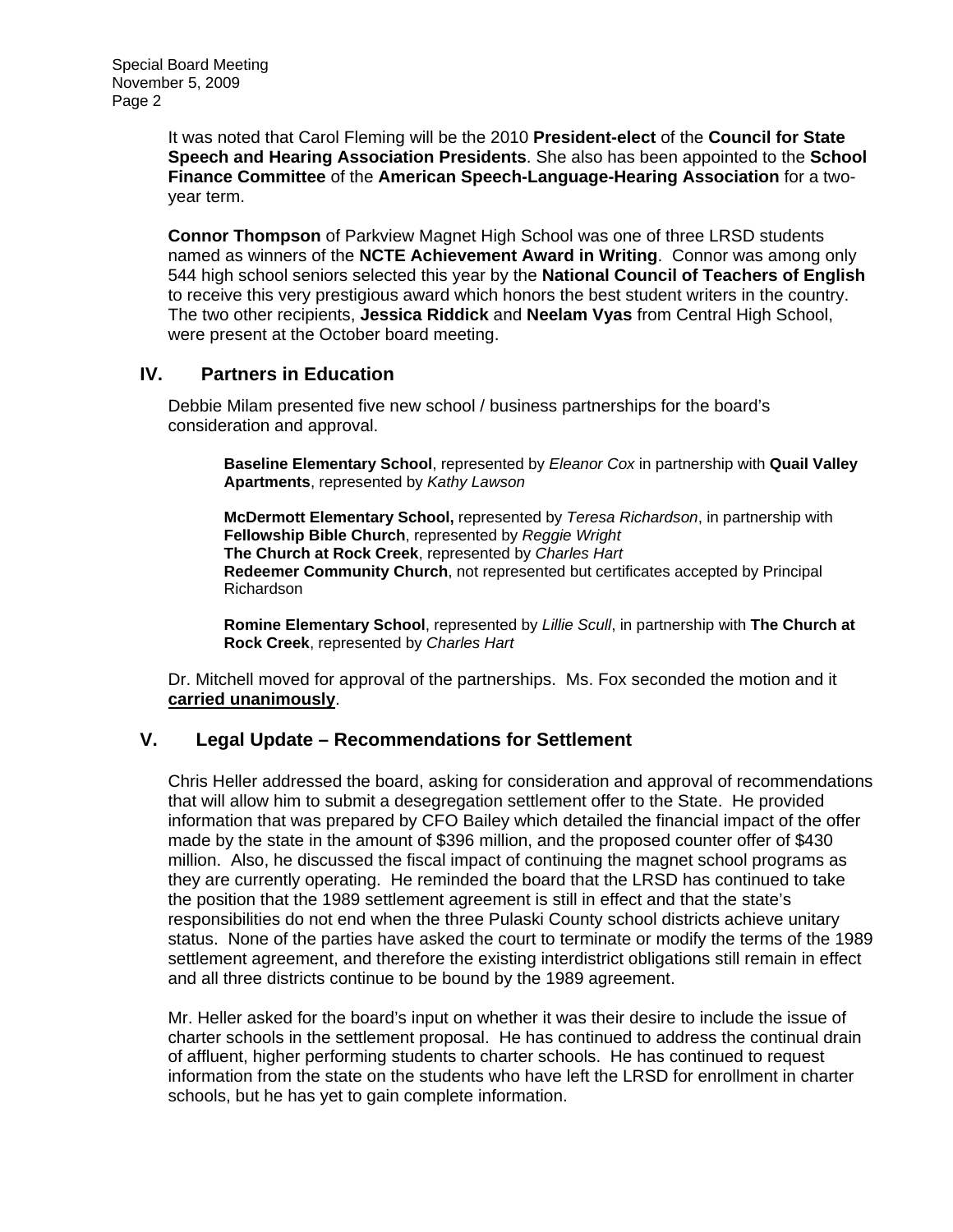Mr. Heller made two suggestions related to charter schools for submission to the ADE: 1) that we ask that no additional charters be approved by the state board of education unless they are also approved by the local school districts; and 2) to offer a compromise that would include provisions for including special education, high poverty or free & reduced lunch students, socio-economic integration, student transportation, and a consideration of the location of the schools. He once again stated that the LRSD continues to suffer the loss of higher performing students because the charter schools are able to limit the students they recruit and accept.

Mr. Bailey was called by the board to respond to questions regarding the financial implications of the settlement proposal. Either proposal, with or without the magnet school stipulations, would require a reduction of approximately \$41 million in the district's budget. He reported that the LRSD sends 895 M-to-M students to Pulaski County and North Little Rock Schools; the LRSD receives 1,295 magnet students. Under the state's proposal, all Mto-M students would return to their home district. If the magnet programs were to continue to operate, the LRSD would be required to provide transportation for inter- and intra-district students.

Board members read the Arkansas statutes regarding the provisions for establishing charter schools. Mr. Kurrus and Dr. Mitchell addressed the approval of new charters, noting again that the state has not operated under the statute when considering new charter school applications. They have set a precedent of approving new charters without regard for the impact on the Pulaski County Schools. They asked Mr. Heller to pursue his past efforts to ask the state to follow the law.

Mr. Carreiro asked the board to consider formulating a vision of what a post-desegregation magnet program should look like, especially at the middle school level. It is important for the LRSD to communicate that we have programs in the LRSD that cannot or will not be provided by a charter school, including the music and fine arts program and athletics. "There would be no reason anyone would leave the LRSD for a charter school if they looked closely at the programs offered by the LRSD."

#### *Mr. Carreiro exited the meeting at 6:05 p.m.*

Dr. Daugherty asked Mr. Heller to make a recommendation for the board's consideration. Mr. Heller stated that he felt the attorneys were close to agreement, and suggested that the counter offer demonstrated by Mr. Bailey's calculations be made with an understanding that he would continue to negotiate for charter schools to be limited as discussed earlier in the meeting.

Dr. Watson suggested asking the state for a moratorium on charter schools, or some limitations on charter schools, until the three Pulaski County districts "level out" without the magnet school and M-to-M transfer students.

Scott Richardson, assistant attorney general for the State of Arkansas, asked to address the board and reminded them that the negotiations between the desegregation parties began two years ago. The negotiations were with the understanding that it would be more beneficial to both parties to "wind down" funding instead of litigating the conclusion of the desegregation case. He encouraged the board to settle, stating that there was still a wide gulf between the parties on some of the issues, but that the state doesn't feel the district has a strong case with regard to charter school, magnet school or M-to-M issues. It was his belief that the best resolution for the district would be to provide a degree of certainty rather than the uncertainty of litigation.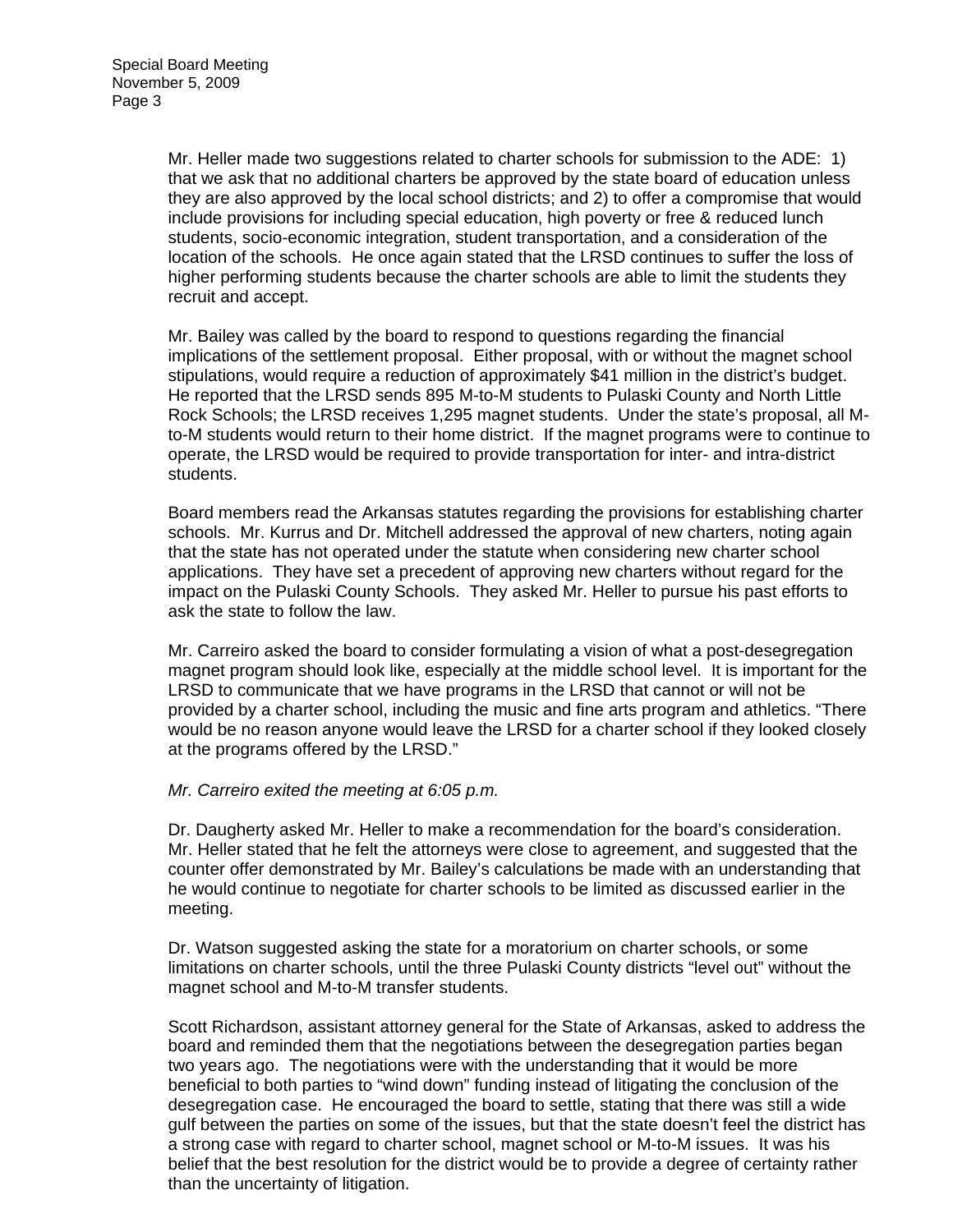Mr. Kurrus responded by suggesting that the District might consider an option to settle now only on the financial obligations, but to reserve all rights to litigate with respect to charter schools. Mr. Heller again spoke to the questions regarding the Arkansas Charter School statutes, noting that there was nothing wrong with the law and that it had positive provisions for serving students. The problem lies with the fact that the law is not being upheld and that the State Board of Education, when continuing to approve charter schools, is "clearly not focused on students who are underperforming or living in poverty."

Mr. Heller asked the board to reach a consensus that would allow him to continue to negotiate the settlement with the understanding that any settlement proposal would be brought to the board for final approval. Dr. Daugherty moved to authorize Mr. Heller to proceed with the offer of \$430 million including provisions for magnet schools and M-M transfers. Ms. Curry seconded the motion and it **carried unanimously**. Mr. Heller asked that it be stipulated that this action does not include any provisions for the charters.

*The board took a brief recess prior to conducting the reinstatement hearings.* 

### **VI. Student Reinstatement Petitions**

Two student reinstatement petitions were presented by Mr. Fields. The two students, Jarvis Milton and Jeremiah Thomas, were involved in a fight with each other while they attended Bryant High School. The Bryant School District expelled the students as a result of the fight. Both students reside within the Little Rock School District and had attended Bryant as transfer students.

Mr. Fields recommended reinstatement to the Little Rock School District, with assignment to Hamilton Learning Academy for one semester. Their behavior would be assessed at the end of the semester, and they would be allowed to return to the regular school setting if there were no other behavioral problems.

Mr. Kurrus made a motion to reinstate Jarvis Milton to the LRSD with assignment to Hamilton Learning Academy. Dr. Mitchell seconded the motion. The motion **carried 6-0**.

Dr. Mitchell made a motion to reinstate Jeremiah Thomas to the LRSD with assignment to Hamilton Learning Academy. Dr. Daugherty seconded the motion and it **carried 6-0**.

## **ADJOURNMENT**

With no additional business before the board, Ms. Fox moved to adjourn at 7:03 p.m. Dr. Mitchell seconded the motion and it carried unanimously.

APPROVED: 11-19-09\_

 Charles Armstrong, President Jody Carreiro, Secretary